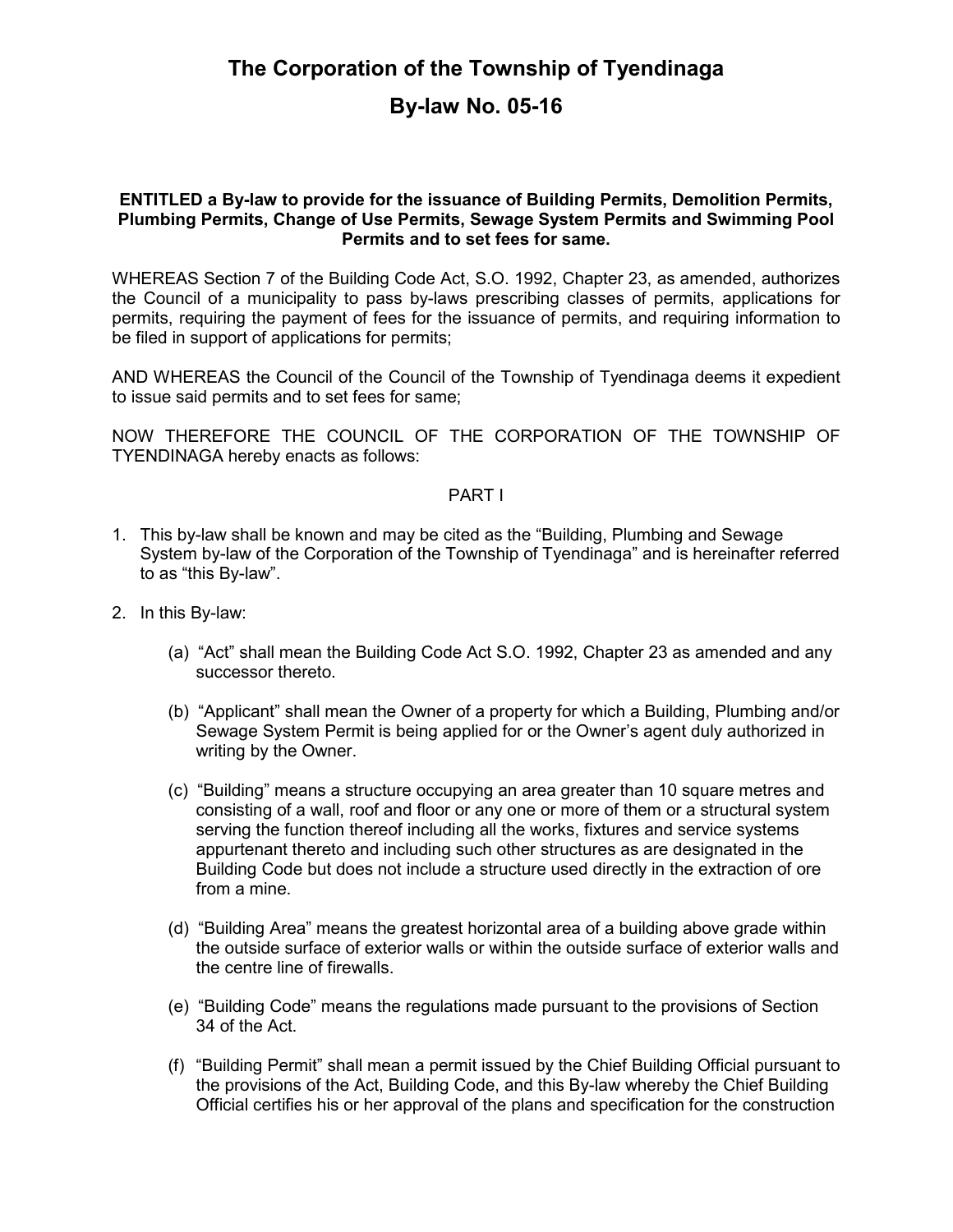### By-law No. 05-16

of a building.

- (g) "Chief Building Official" (hereinafter referred to as the CBO) means the Chief Building Official appointed as such by the Corporation of the Township of Tyendinaga pursuant to the provisions of Section 3 (2) of the Act.
- (h) "Construct" mean to do anything in the erection, installation or extension or material alteration or repair of a building and includes the installation of a building unit fabricated or moved from elsewhere, and construction has a corresponding meaning.
- (i) "Demolition" means the doing of anything in the removal of a building or any material part thereof.
- (j) "Demolition Permit" means a Permit issued by the Chief Building Official pursuant to the provisions of the Act, the Building Code and the By-law whereby the Chief Building Official authorizes the removal of a building or any material part thereof.
- (k) "Gross Area" means the total area of all floors above grade measured between the outside surfaces of exterior walls or between the outside surfaces of exterior walls and the centre line of firewalls except that, in any other occupancy than a residential occupancy, where an access or a building service penetrates a firewall, measurements shall not be taken to the centre line of such firewall.
- (l) "Inspector" means an inspector appointed by the Municipality pursuant to the provisions of Section 3 (2) of the Act.
- (m) "Municipality" means the Corporation of the Township of Tyendinaga.
- (n) "Occupancy" means the use or intended use of a building or part thereof for the shelter or support of persons, animals or property.
- (o) "Plumbing Permit" shall mean a permit issued by the Chief Building Official pursuant to the provisions of the Act, and the By-law whereby the Chief Building Official certifies his or her approval of the plans and specifications for the installation of plumbing.
- (p) "Residential Housing" shall mean all single family detached dwellings, seasonal residential dwellings and all multi-residential buildings.
- (q) "Unsafe" when used in respect of a building means:
	- i) structurally inadequate or faulty for the purposes for which it is used; or
	- ii) in a condition that could be hazardous to persons in the normal use of the building.
- (r) "Sewage System Permit" means a Permit issued by the Quinte Conservation Authority pursuant to the provisions of the Act, Building Code, and this By-law whereby the Quinte Conservation Authority certifies their approval of the plans and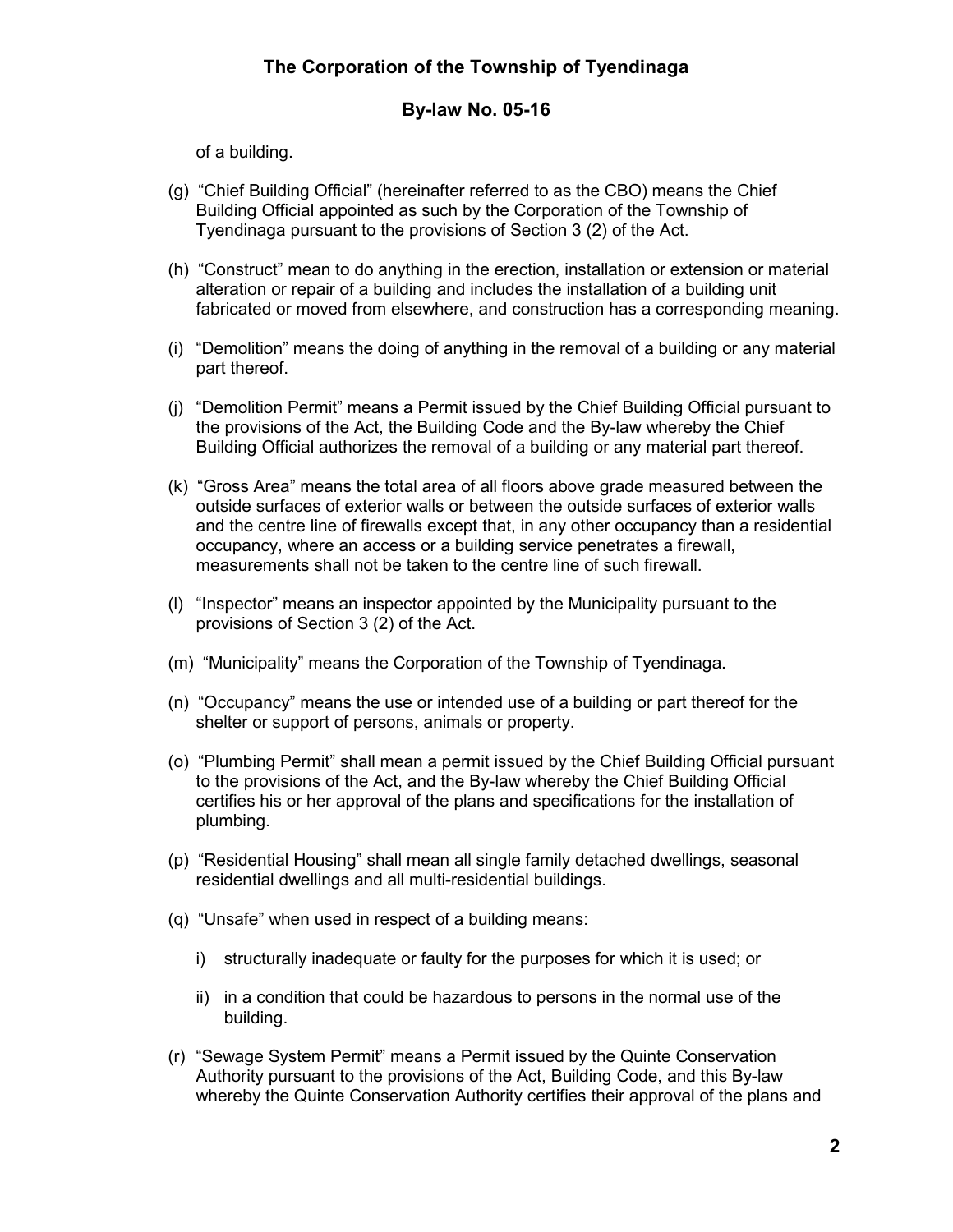### By-law No. 05-16

specifications for the installation of a sewage system.

#### PART II

- 3. This By-law shall apply to all lands lying within the corporate limits of the Corporation of the Township of Tyendinaga.
- 4. .
	- (1) The Municipality may by By-law appoint a Chief Building Official and such inspectors as are necessary to administer and enforce the provisions of the Act, the Building Code and the provisions of this By-law and the CBO's duties shall include but not be limited to the following:
		- (a) Receiving and processing applications for permits pursuant to the provisions of this by-law;
		- (b) Issuing such permits, order or notices as may be required by the provisions of this By-law or the provisions of the Act.
		- (c) Inspecting all buildings erected, altered or repaired or demolished within the corporate limits of the Township of Tyendinaga to insure that all buildings are erected, altered, repaired or demolished pursuant to the provisions of this By-law, the Act and the Building Code as they may exist from time to time;
		- (d) Enforcement of the provisions and requirements of this By-law, the Zoning By-law for the Corporation of the Township of Tyendinaga, the Act, the Building Code and other applicable law as he or she may see fit from time to time; and
		- (e) To present such reports as may be required by the Municipality at such times as are required by the Municipality relating to the provisions of the By-law, the Act, and the Building Code.
	- (2) The Chief Building Official shall, on an application and on all final drawings, plans, or sketches submitted with an application for a Permit pursuant to this By-law stamp or otherwise signify his or her approval, together with the date of that approval, on a copy of the application, plan, sketch or drawing which shall be kept with the application.
	- (3) The Chief Building Official shall hold office during the pleasure of the Council of the Municipality.
- 5. No person shall construct or demolish or cause to be constructed or demolished a building within the corporate limits of the Township of Tyendinaga unless a Building Permit has been issued for the construction or demolition by the Chief Building Official.
- 6. No person shall install, alter or repair or cause to be installed, altered or repaired a sewage system within the corporate limits of the Township of Tyendinaga unless a Sewage System Permit has been issued for the installation, alteration or repair by the Quinte Conservation Authority.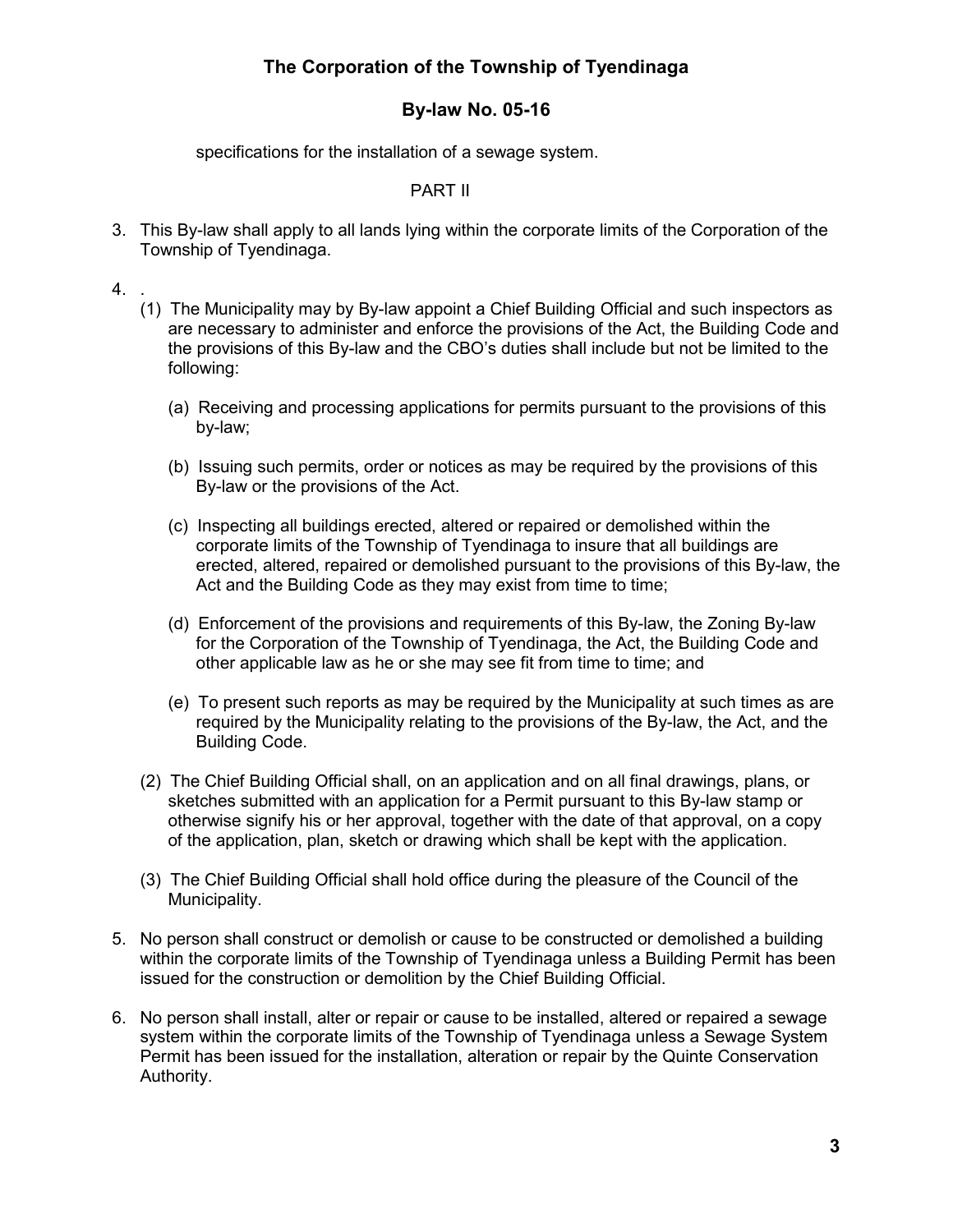### By-law No. 05-16

- 7. Classes of permits with respect to the construction, demolition and change of use of buildings and the issuance of septic system permits and permit fees shall be set out in Schedule 'A' to this By-law.
- 8. The Chief Building Official shall issue a Building Permit pursuant to the provisions of this Bylaw except where:
	- (a) The proposed building or the proposed installation, construction or demolition will not comply with the Act or the Building Code or this By-law or will contravene any other applicable law including the By-laws of the Municipality; or
	- (b) The Applicant is a builder as defined in the Ontario New Home Warranty's Plan Act and has not been registered pursuant to the Act; or
	- (c) The application as prescribed by this By-law is incomplete or any fees have not been paid.

#### 9. .

- (1) Any Applicant may apply to the Chief Building Official for a Building Permit pursuant to the provisions of this By-law and such Application shall include the following:
	- (a) The completed application on a form as prescribed by the Chief Building Official which shall include, but not be limited to, the following information:
		- i) The name and address of the Owner of the property for which the Permit is being applied for and the name and address of the agent duly authorized in writing actually making the application, if applicable;
		- ii) The municipal address and legal description of the property in question;
		- iii) A plan, sketch or drawing describing in detail satisfactory to the Chief Building Official the construction or demolition or work to be done; and
		- iv) A statement signed by the Owner or his agent duly authorized in writing as to the value in monetary terms of the proposed construction;
		- v) Confirmation, in writing, that the driveway entrance has been approved by the Road Superintendent.
	- (b) Any deposit that is required by the provisions of this By-law; and
	- (c) The Building Permit fees, including inspection fees, as calculated pursuant to the provisions of this By-law.
- (2) The Chief Building Official or building inspector, in addition to the information provided in Section 9 (1) above, may require that the applicant supply the following information where the Chief Building Official or building inspector consider it desirable to do so: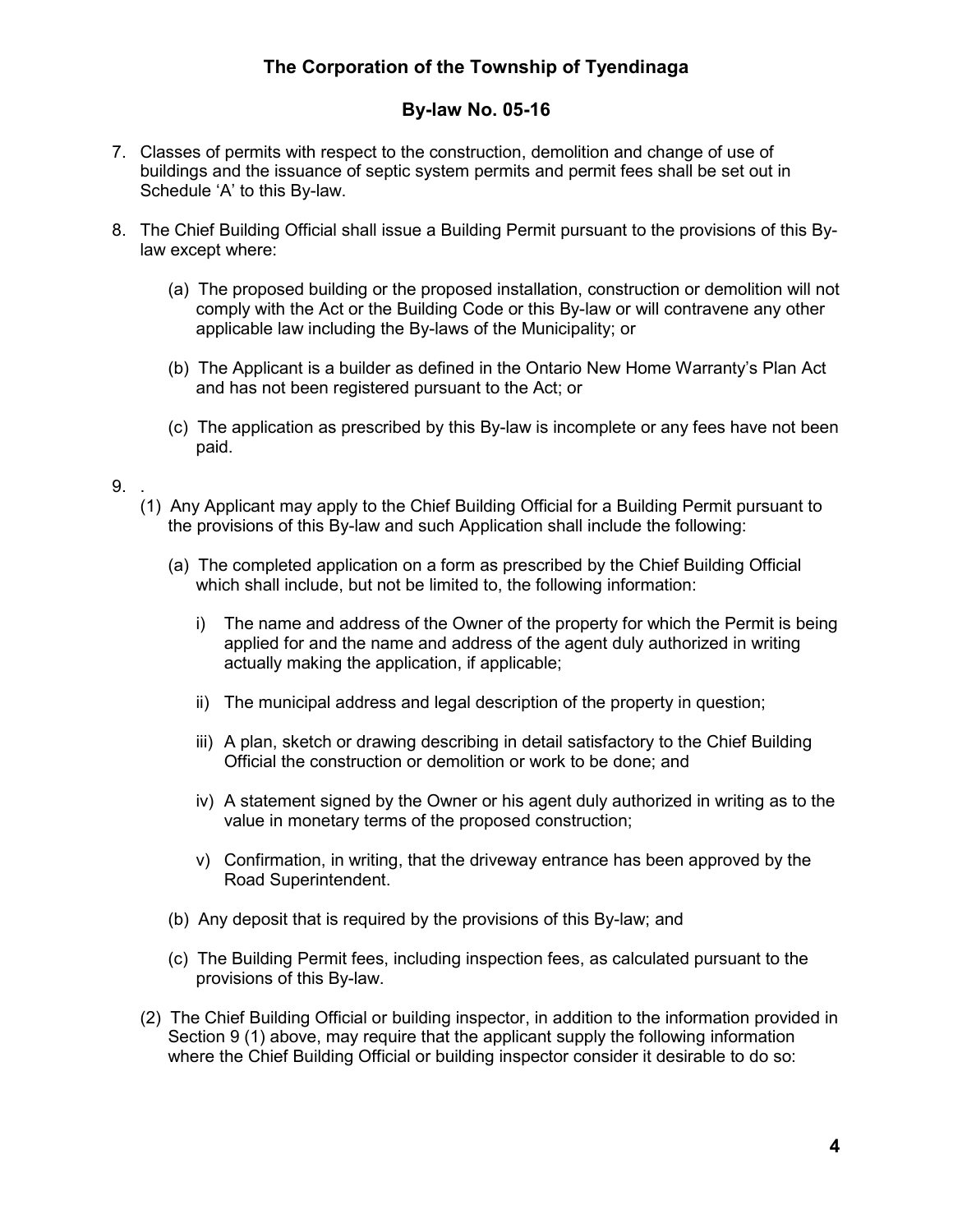#### By-law No. 05-16

- (a) Where the building to be constructed is a new building or is an addition onto an existing building, a survey certified by a registered Ontario Land Surveyor showing the proposed location of the building as opposed to the lot lines;
- (b) Where the building to be constructed is a new building, a lot grading and drainage plan prepared by a duly qualified engineer satisfactory to the Chief Building Official which is sufficient to indicate that the proposed lot grading and drainage for the subject property complies with the provisions of the Building Code;
- (3) Where the Building is a hospital, school, college, church, theatre, hall or other building used as a place of worship or public resort or amusement or for public meetings, a set of plans of the building as constructed shall be filed with the Chief Building Official on completion of the construction of the building.
- (4) Where the Chief Building Official requires a lot grading and drainage plan pursuant to the provisions of Section 9 (2)(b) of this By-law, the applicant shall, prior to the final inspection of the premises required by this By-law and before the premises are occupied, provide to the Chief Building Official a lot grading and drainage plan as constructed which shall be filed with the Chief Building Official and which shall be signed by a qualified engineer who shall certify that drainage of surface water from the lot will not adversely affect adjacent property.
- 10. Any applicant may apply to the Chief Building Official for a Plumbing Permit pursuant to the provisions of this By-law and such Application may include the following:
	- (a) such plans, drawings and sketches of the plumbing as may be required by the Chief Building Official which shall show to the satisfaction of the Chief Building Official:
		- i) the plumbing that is to be constructed, repaired, renewed or altered; and
		- ii) the location of drains, pipes, traps and other works or appliances that are or are to be part of or connected with the plumbing.
- 11. Any Applicant may apply to the Quinte Conservation Authority for a Sewage System Permit pursuant to the provisions of the By-law and such Application may include the following:
	- (a) such plans, drawings and sketches of the sewage system as may be required by the Quinte Conservation Authority which shall show to the satisfaction of the Quinte Conservation Authority:
		- i) the sewage system that is to be constructed, repaired, renewed or altered as set out in the 'Application for a Building Permit for a Sewage System'.
- 12. The water supply for any building for which a Permit has been issued pursuant to the provisions of this By-law shall not be turned on so as to supply that building with water until the Chief Building Official has completed a final inspection pursuant to the provisions of Section 17 (2) (i) of this By-law and is satisfied that the Building has been completed and is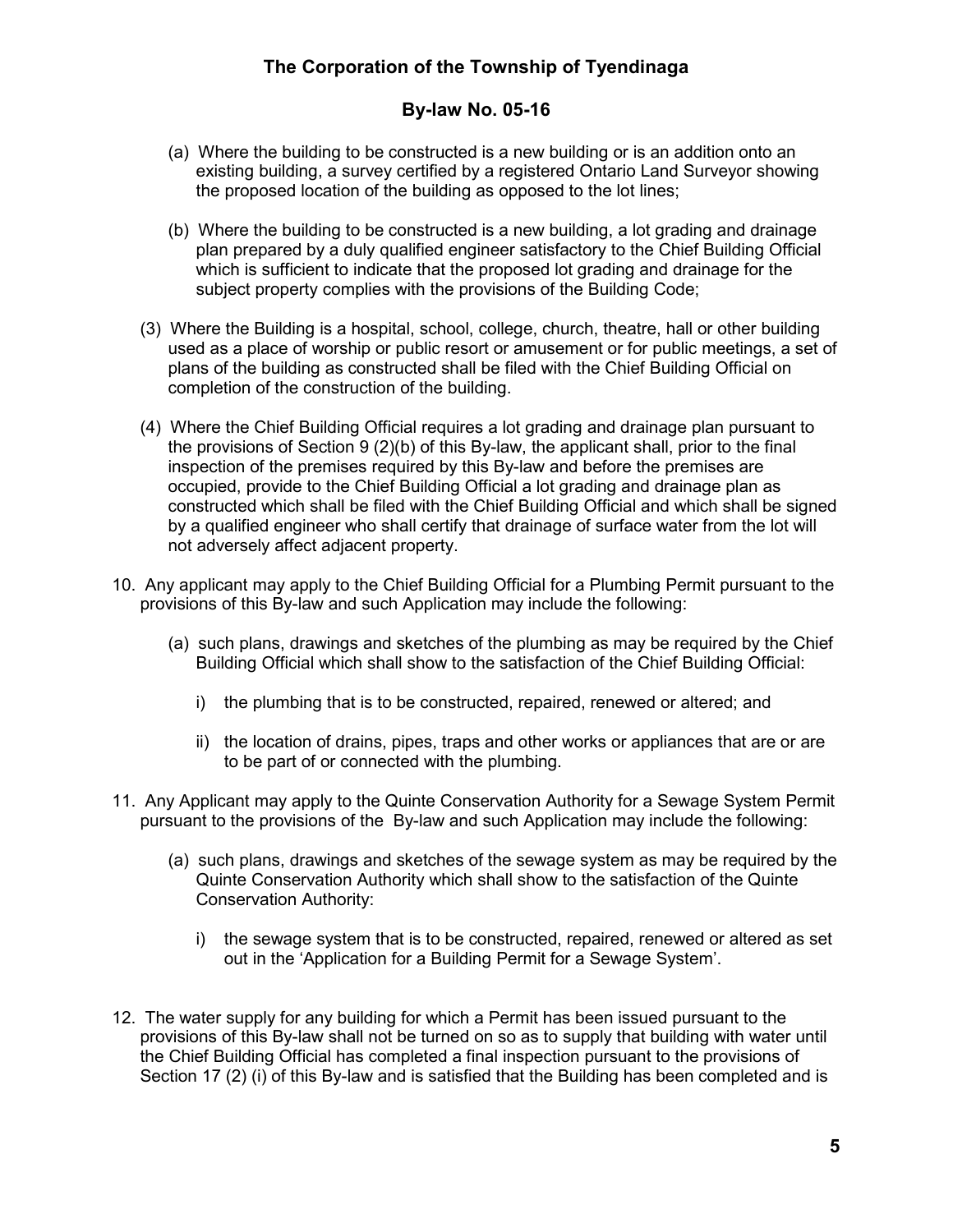#### By-law No. 05-16

in conformity with the Building Code.

- 13. The fee to be charged by the Chief Building Official for the issuing of a Building and /or Plumbing Permit pursuant to the provisions of this By-law shall be as set out on Schedule 'A' to this by-law which schedule shall form part of this By-law.
- 14. Any Permit issued pursuant to this By-law shall be displayed in a prominent place on the property for which the Permit has been issued.
- 15. The applicant for a building permit may request a permit transfer and the Chief Building Official may authorize such transfer in accordance with the fees set out on Schedule 'A'.
- 16. .
	- (1) Each building being constructed pursuant to the Permit issued under Sections 9, 10, and/or 11 of this By-law shall be inspected by the Chief Building Official or an inspector duly appointed pursuant to this By-law upon receiving notice within two (2) business days prior to each stage of construction from the holder of the Permit that the premises are ready for inspection.
	- (2) The holder of a Building Permit issued pursuant to Section 7 of this By-law shall notify the Chief Building Official that the premises are ready for inspection at the following stages of construction, if applicable:
		- (a) Prior to the commencement of any excavation or grading that may be required to commence the construction of the building.
		- (b) when the holder of the permit is ready to construct the footings;
		- (c) Upon substantial completion of the footings and foundation prior to commencement of backfilling;
		- (d) Upon substantial completion of:
			- i) The structural framing and ductwork and piping for heating and air conditioning systems, if the building is within the scope of Part 9;
			- ii) The installation of insulation, vapour barriers and air barriers.
		- (e) At the commencement of the construction of:
			- i) Masonry fireplaces and masonry chimneys;
			- ii) Factory built fireplaces and chimneys; and
		- (f) Upon the substantial completion of all required fire separation and closures and all fire protection systems including stand pipe, sprinkler, fire alarm and emergency lighting systems;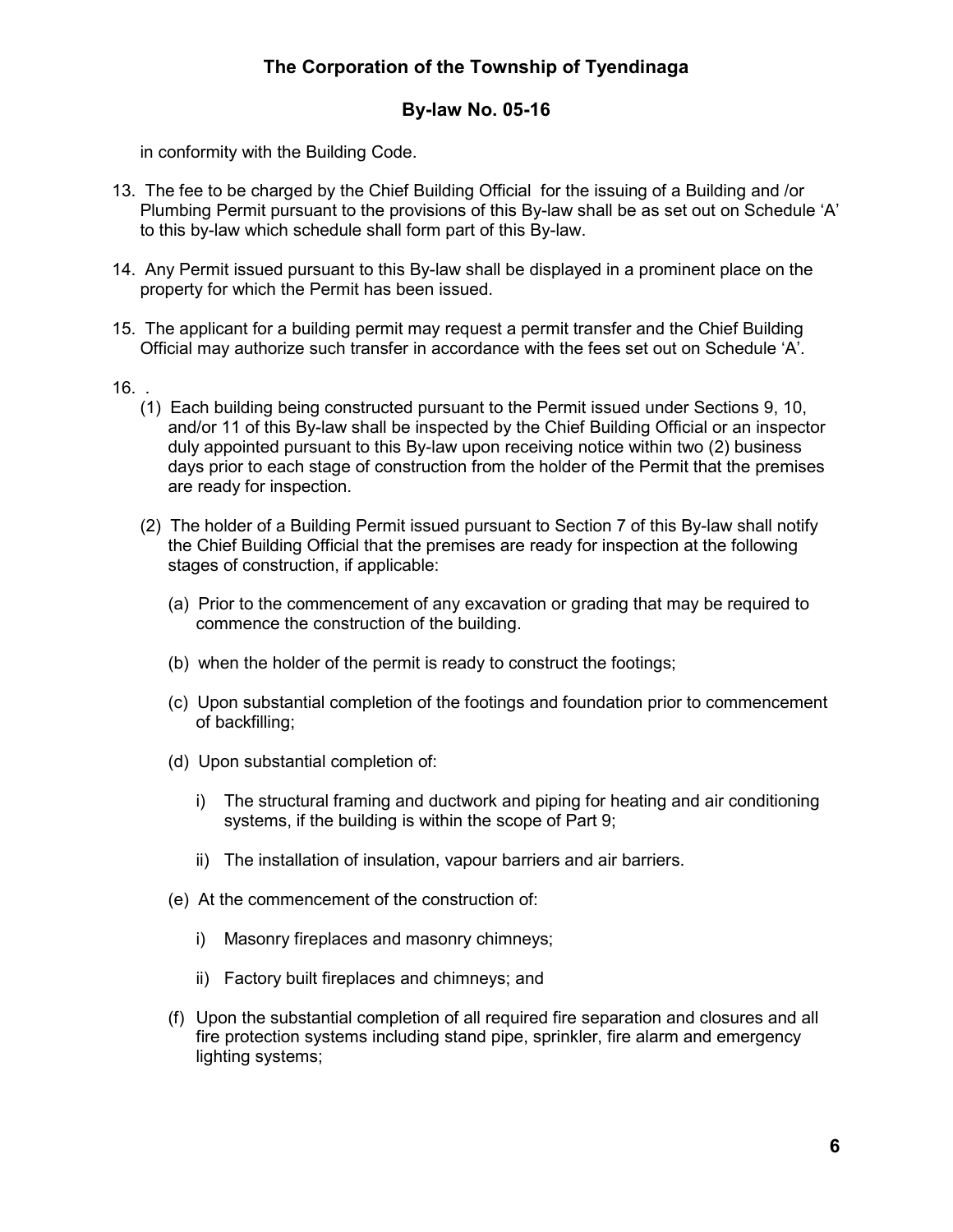### By-law No. 05-16

- (g) Upon substantial completion of interior finishes and heating, ventilating, air conditioning and air contaminant extraction equipment;
- (h) Upon substantial completion of the exterior cladding, fire access routes and site grading; and
- (i) Upon completion of the building and availability of the drawings of the building as constructed.
- (3) The holder of a plumbing permit issued pursuant to Section 8 of the Building Code Act shall notify the Chief Building Official that the premises are ready for inspection at the following stages of construction:
	- (a) upon completion of under basement floor drains and vents
	- (b) upon roughing in of all above floor drains and vents and when all waterlines to be covered
	- (c) upon completion of traps and fixtures
- (4) The holder of a sewage system permit issued pursuant to Section 8 of the Building code Act shall notify the Quinte Conservation Authority that the system is ready for inspection at the following stages of construction:
	- (a) site inspection immediately following testing hole placement
	- (b) upon substantial completion of sewage system prior to backfill
	- (c) final grading prior to use of system
- (5) The applicant or his contractor shall contact the Chief Building Official and indicate when each stage of construction has been completed and when the building will be available to be inspected.
- (6) Upon being notified that a stage of construction has been completed and that the building is available for inspection, the Chief Building Official shall, as soon as is practicable, inspect the building, and if that stage of construction has been satisfactorily completed pursuant to the provisions of the Building Code, the CBO shall issue written authorization for the construction of the next stage of construction.
- (7) No person shall do any work on any stage of construction for any building for which a Building Permit has been issued pursuant to the provisions of this By-law unless the Chief Building Official has indicated in writing that the stage of construction in question may be commenced.
- (8) The Chief Building Official may, at any stage of construction, require that the applicant or his contractor provide to the Chief Building Official a survey prepared by an Ontario Land Surveyor confirming that the location of the building on the lot complies with all applicable provisions of the Municipality's zoning by-law regarding setbacks and side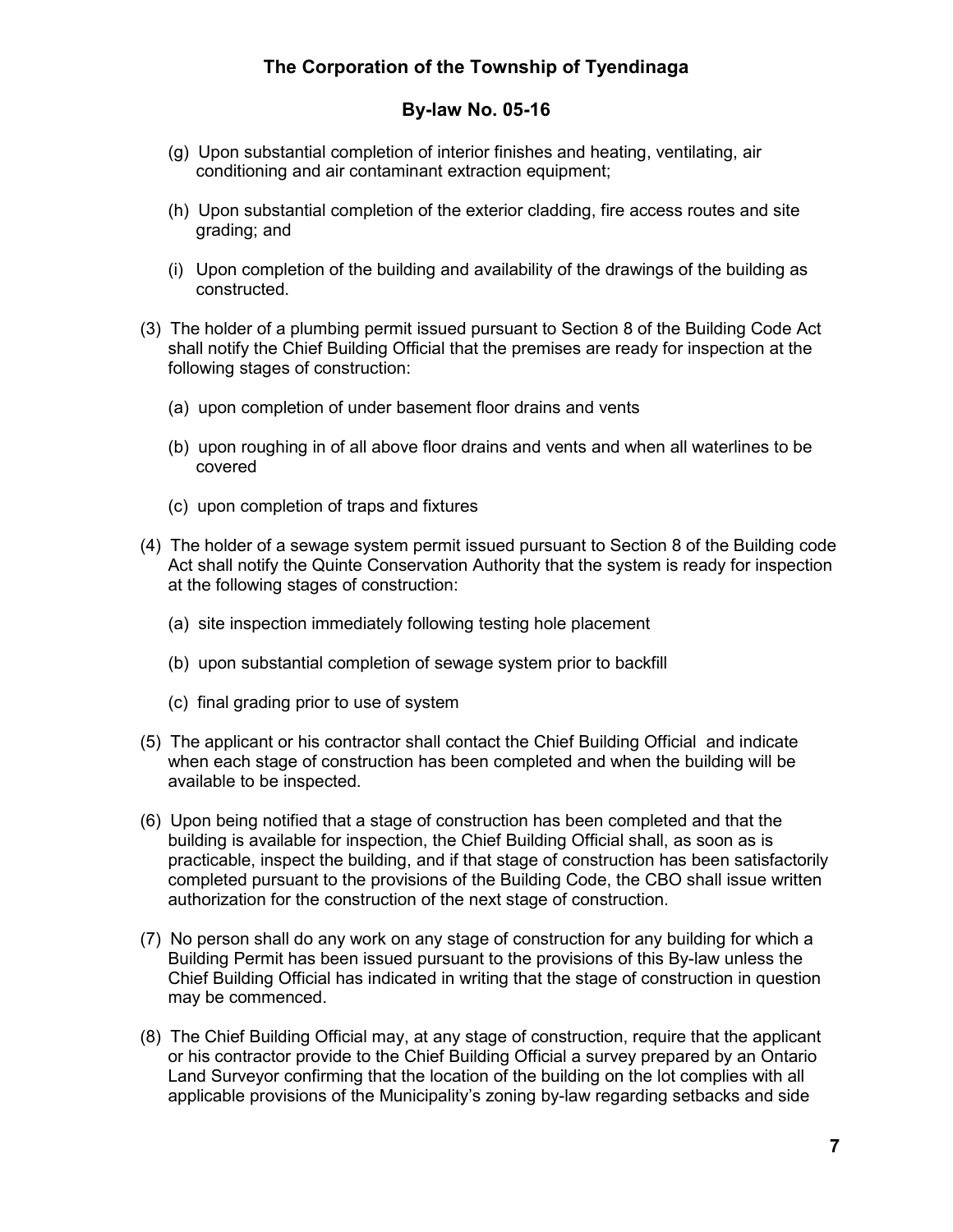### By-law No. 05-16

yard requirements.

- (9) If the Chief Building Official is not satisfied that construction has been done or completed pursuant to the provisions of the Act or the Building Code, the Chief Building Official may give such notices and make such orders regarding the deficiencies as may be provided for by the Act.
- (10) The Chief Building Official upon final inspection as provided for under Section 17 (2) (i) of this By-law may either:
	- i) Issue a final inspection notice if satisfied that all construction on the building and all site grading and drainage has been completed to his to her satisfaction according to the provisions of the Act, the Building Code, all applicable municipal by-laws all other applicable law, and the drawings, plans and specification forming part of the application for the Building Permit, or
	- ii) Make such Order requiring that any deficiency be corrected if he or she is not satisfied that the building and the lot grading and drainage have been satisfactorily completed.
- 17. Where any person does any work on any stage of construction for a Building which has not been authorized in writing pursuant to the provisions of Section 16 above, the Chief Building Official may, in addition to any other remedy provided for in the Act, the Building Code or this by-law, require that person to uncover or dismantle any unauthorized work for the purposes of inspection.

18. .

- (1) In addition to the Building Permit Fees calculated pursuant to Schedule 'A' of this Bylaw, deposits shall be paid by the applicant, where applicable, pursuant to Schedule 'B' of the by-law, prior to the issuance of any building permit.
- 19. The Chief Building Official may revoke any Permit issued pursuant to this By-law on any grounds provided for in the Act.
- 20. Not withstanding any provision of this By-law, the issuing of a Permit or the approval of drawings and specifications for a Permit or the making of inspections by the Chief Building Official during the construction of the building shall not in any way relieve the Owner of such building or his agent or successor or assign from full responsibility for carrying out the work in accordance with the requirements of this By-law, the Act, Building code and all other applicable law.

#### PART III

21. No person shall excavate for or erect an outdoor swimming pool within the Corporation of the Township of Tyendinaga unless that person has been issued a Swimming Pool Permit pursuant to the provision of this By-law.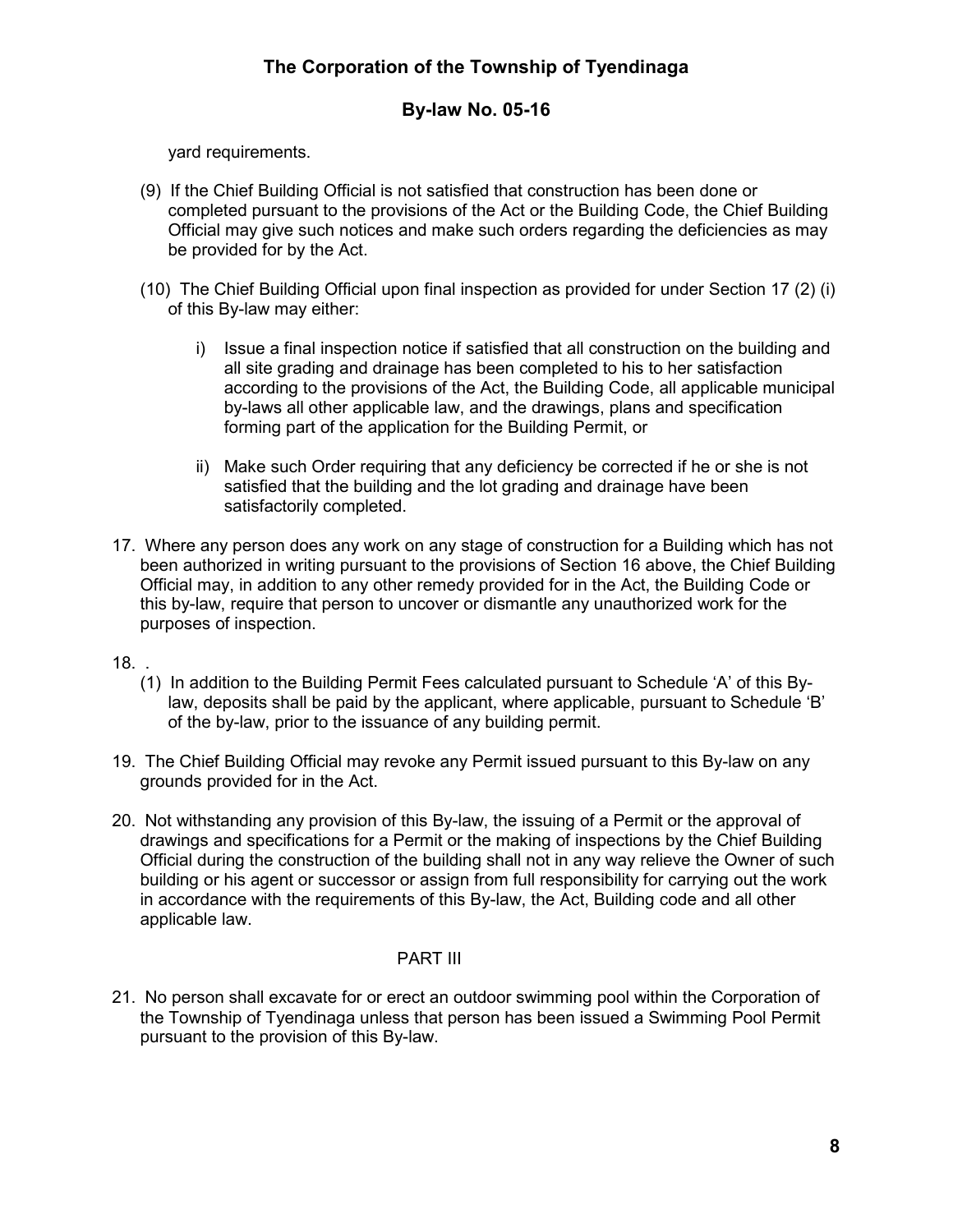## By-law No. 05-16

- 22. The Applicant for an outdoor swimming pool shall submit information to the Chief Building Official which shall include but not be limited to:
	- (a) An Application in a form as prescribed by the Chief Building Official which shall include:
		- i) The name and address of the Owner of the land upon which the outdoor swimming pool will be placed.
		- ii) The name and address of the person who will construct the outdoor swimming pool if different from the Owner.
		- iii) Plans and specifications satisfactory to the Chief Building Official indicating the depth, length and width of the outdoor swimming pool and its location on the land in question.
		- iv) The type and height of fencing to be installed around the outdoor swimming pool.
		- v) An application fee in an amount calculated pursuant to the provisions of Schedule 'A' attached to this By-law.
- 23. No swimming pool may be filled with water until the Chief Building Official or building inspector has verified that a fence that completely surrounds the swimming pool and has a height of at least 1.5 meters and has been completed.
- 24. A gate or opening that provides access to an outdoor swimming pool from a yard shall be equipped with a self-closing latching mechanism and shall be of the same height and construction as the fence surrounding the outdoor swimming pool.

#### PART IV

#### REVISIONS TO PERMIT

25. After the issuance of a permit under the Act, notice of any material change to a plan, specification, document or other information on the basis of which the permit was issued, must be given in writing to the Chief Building Official together with the details of such change which is not to be made without his or her written authorization.

#### PART V

#### REFUNDS

26. In the case of withdrawal of an application or the abandonment of all or a portion of the work or the non-commencement of any project, the Chief Building Official shall determine the amount of paid permit fees that may be refunded to the applicant, if any, in accordance with Schedule 'A' attached to and forming part of this By-law.

#### PART VI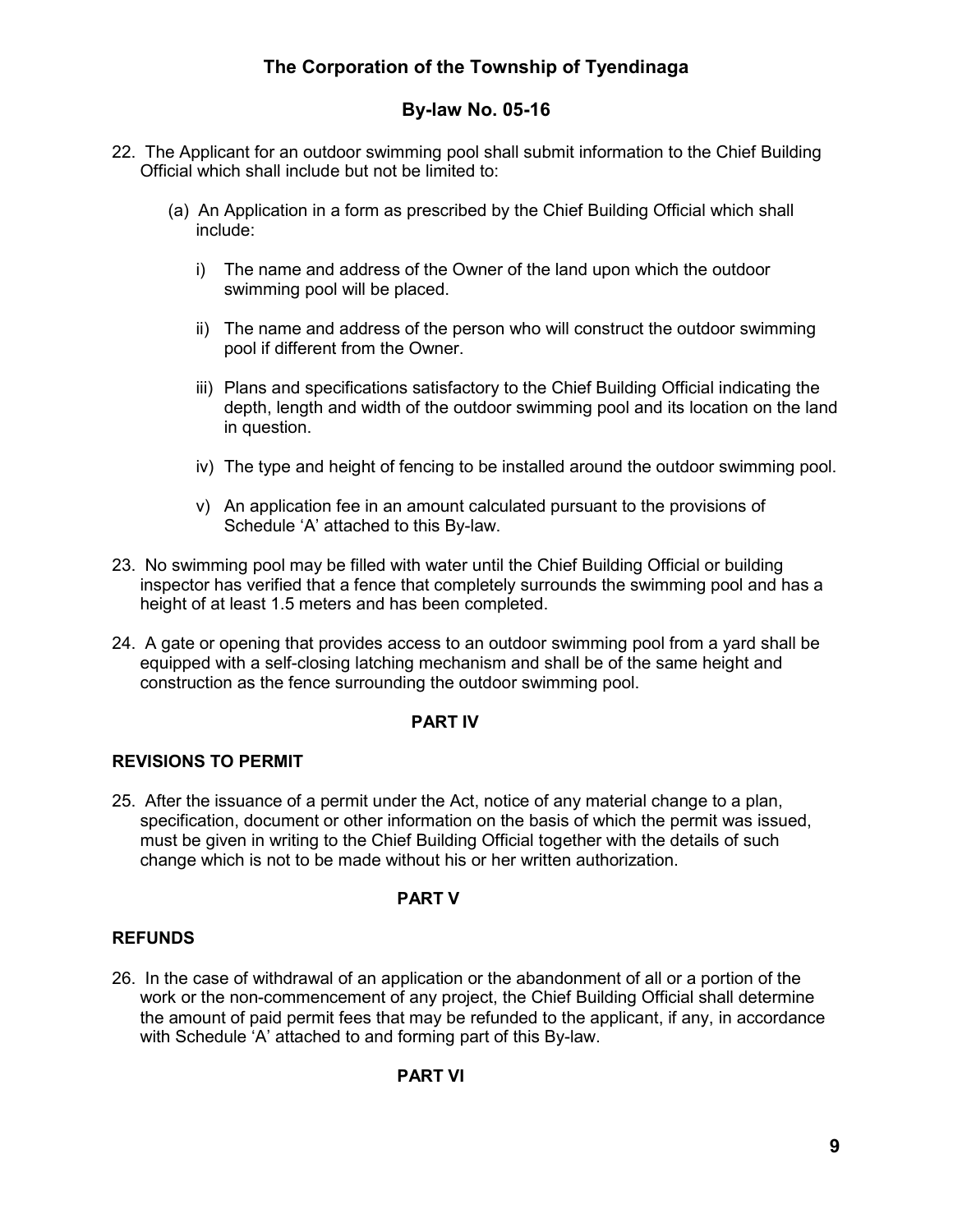#### By-law No. 05-16

#### ENFORCEMENT

- 27. Any person who contravenes any provision of this By-law shall be deemed to have committed an offence and shall be subject to a fine as determined by the provisions of the Provincial Offences Act, R.S.O. 1990, Chapter P.33, as amended.
- 28. If any section, clause or provision of this By-law including anything contained in Schedules 'A' and/or 'B' attached hereto, is for any reason declared by a court of competent jurisdiction to be invalid, the same shall not affect the validity of the By-law as a whole or any part thereof other than the section, clause or provision so declared to be invalid and it is hereby declared to be the intention that all the remaining sections, clauses or provisions of this bylaw shall remain in full force and effect until repealed, notwithstanding that one or more provisions thereof shall be declared to be invalid.
- 29. This by-law shall come into force and take effect on and after the passing hereof.

That By-law No. 86-14, 80-04, 85-16, 89-27, 00-19, 89-28, 1357, 1451, 1498, 69-09, 81-05, 85- 17, 90-25, 96-15, 11-12 and all previous by-laws providing for the issuance of building and plumbing permits are hereby repealed.

READ A FIRST, SECOND AND THIRD TIME THIS 21<sup>st</sup> day of March, 2005.

\_\_\_\_\_\_\_\_\_\_\_\_\_\_\_\_\_\_\_\_\_\_\_\_\_\_\_\_\_\_\_\_\_ Margaret Walsh, Reeve

Daphne Blais Rae, Clerk-Treasurer

\_\_\_\_\_\_\_\_\_\_\_\_\_\_\_\_\_\_\_\_\_\_\_\_\_\_\_\_\_\_\_\_\_\_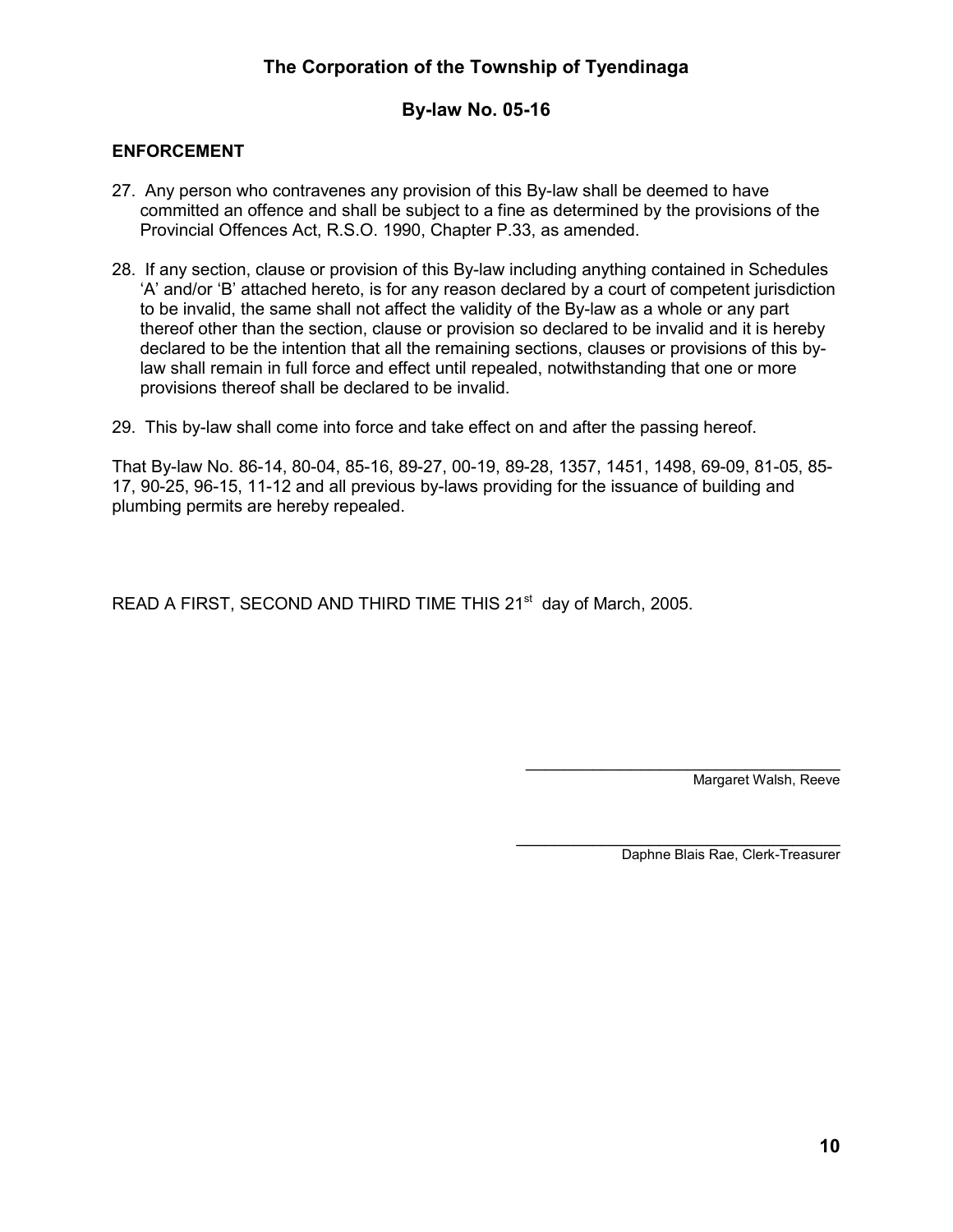# By-law No. 05-16

Schedule "A" To By-Law No. 05-16

# Table to be Used To Determine Estimated Costs and Building Permit Fee

|    | <b>CLASS OF PERMIT</b>                                         | Value of the improvement is to be<br>determined on the following costs.                                                                                                                                                                                                                                                                                                                                                                               |  |  |  |
|----|----------------------------------------------------------------|-------------------------------------------------------------------------------------------------------------------------------------------------------------------------------------------------------------------------------------------------------------------------------------------------------------------------------------------------------------------------------------------------------------------------------------------------------|--|--|--|
| A) | <b>NEW RESIDENTIAL HOUSING AND ADDITIONS:</b>                  |                                                                                                                                                                                                                                                                                                                                                                                                                                                       |  |  |  |
|    | \$75.00 per square foot -                                      | To obtain estimated cost, apply \$75.00 per<br>square foot of living space above grade.<br>Permit cost is \$75.00 plus \$7.50 per<br>\$1,000.00 or part thereof of estimated cost.                                                                                                                                                                                                                                                                    |  |  |  |
| B) | <b>COMMERCIAL AND INDUSTRIAL:</b><br>(Includes Renovation)     |                                                                                                                                                                                                                                                                                                                                                                                                                                                       |  |  |  |
|    | \$50.00 per square foot $-$ A)                                 | First class masonry, veneer or frame and<br>siding construction with interior finished<br>suitable for occupation as business, school,<br>church, office, etc., to obtain estimated<br>cost, apply \$50.00 per square foot of floor<br>area (use 75% of rate for 2 <sup>nd</sup> and 3 <sup>rd</sup> floors<br>and 50% of rate for each floor thereafter).<br>Permit cost is \$75.00 plus \$7.50 per<br>\$1,000.00 or part thereof of estimated cost. |  |  |  |
|    | \$30.00 per square foot $-$ B)                                 | All buildings of masonry, veneer, frame or<br>metal construction with interior unfinished to<br>be used for storage, warehousing or<br>factory, etc. To obtain estimated cost,<br>apply \$30.00 per square foot of floor area<br>(use 75% of rate for 2 <sup>nd</sup> and 3 <sup>rd</sup> floors and<br>50% of rate for each floor thereafter).<br>Permit cost is \$75.00 plus \$7.50 per<br>\$1,000.00 or part thereof of estimated cost.            |  |  |  |
| C) | GARAGES, SHEDS, UTILITY BUILDINGS, CARPORTS, DECKS AND PORCHES |                                                                                                                                                                                                                                                                                                                                                                                                                                                       |  |  |  |
|    | \$30.00 per square foot -                                      | To obtain estimated cost apply \$30.00 per<br>square foot of building area. Permit cost is<br>\$75.00 plus \$7.50 per \$1,000.00 or part                                                                                                                                                                                                                                                                                                              |  |  |  |

thereof of estimated cost.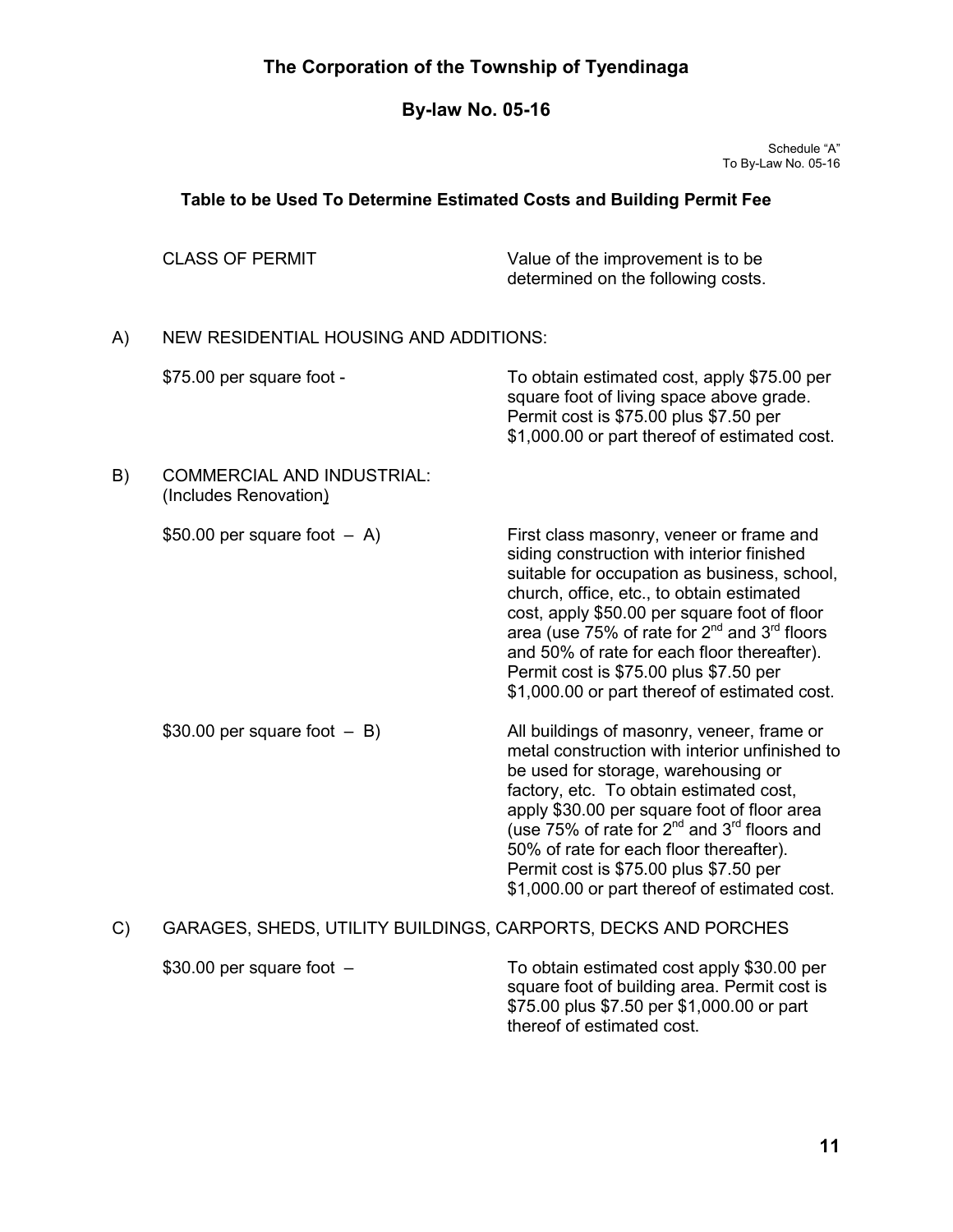# By-law No. 05-16

D) RESIDENTIAL RENOVATIONS: Schedule "A" Schedule "A"

| ו ש | KESIDENTIAL KENUVATIUNS.                                                                                                                                                                                                              |                                                                                            |                                          | To By-Law No. 05-16                                                                                                                                                                                                                                                                                                                            |  |  |
|-----|---------------------------------------------------------------------------------------------------------------------------------------------------------------------------------------------------------------------------------------|--------------------------------------------------------------------------------------------|------------------------------------------|------------------------------------------------------------------------------------------------------------------------------------------------------------------------------------------------------------------------------------------------------------------------------------------------------------------------------------------------|--|--|
|     |                                                                                                                                                                                                                                       |                                                                                            | $$50.00$ per square foot $-$             | To obtain estimated cost, apply \$50.00 per<br>square foot of area to be renovated Permit<br>cost is \$75.00 plus \$7.50 per \$1,000.00 or<br>part thereof of estimated cost.<br>When the CBO cannot satisfy himself as to<br>the square footage of the renovations the<br>permit fee shall be calculated on the value<br>of the improvements. |  |  |
| E)  |                                                                                                                                                                                                                                       | FARM BUILDINGS AND/OR FABRIC COVERED STRUCTURES                                            |                                          |                                                                                                                                                                                                                                                                                                                                                |  |  |
|     |                                                                                                                                                                                                                                       | Open $-$<br>$Closed -$                                                                     | \$10.00 per sq.ft.<br>\$15.00 per sq.ft. | To obtain cost, apply \$10.00 or \$15.00 per<br>square foot of building area. Permit cost is<br>\$75.00 plus \$7.50 per \$1,000.00 or part<br>thereof of estimated cost.                                                                                                                                                                       |  |  |
| F)  | SWIMMING POOLS and all necessary<br>\$75.00 fee<br>fencing                                                                                                                                                                            |                                                                                            |                                          |                                                                                                                                                                                                                                                                                                                                                |  |  |
| G)  | <b>DEMOLITION PERMIT FEE</b>                                                                                                                                                                                                          |                                                                                            |                                          | \$50.00 fee                                                                                                                                                                                                                                                                                                                                    |  |  |
|     |                                                                                                                                                                                                                                       | (Active Farm buildings are exempt within<br>the meaning of the Act and the<br>Regulations) |                                          |                                                                                                                                                                                                                                                                                                                                                |  |  |
| H)  | <b>OCCUPANCY PERMIT</b>                                                                                                                                                                                                               |                                                                                            |                                          | \$75.00 fee                                                                                                                                                                                                                                                                                                                                    |  |  |
| I)  | <b>CHANGE OF USE PERMIT</b>                                                                                                                                                                                                           |                                                                                            |                                          |                                                                                                                                                                                                                                                                                                                                                |  |  |
|     | Every application for a change of use<br>permit issued under the Act shall contain<br>sufficient information to enable the CBO to<br>determine if it will conform with the Act, the<br>Building Code and any other applicable<br>law. |                                                                                            |                                          | \$200.00 fee plus fire inspection fees as per<br>each municipality fee schedule plus<br>building/plumbing permit fees if applicable.                                                                                                                                                                                                           |  |  |
| J)  | <b>PLUMBING PERMITS</b>                                                                                                                                                                                                               |                                                                                            |                                          |                                                                                                                                                                                                                                                                                                                                                |  |  |
|     | i)                                                                                                                                                                                                                                    | Residential                                                                                |                                          | \$75.00 per unit or suite plus \$7.50 per<br>new/additional/relocated fixture or trap                                                                                                                                                                                                                                                          |  |  |
|     | ii)                                                                                                                                                                                                                                   |                                                                                            | All other buildings                      | \$75.00 per stack plus \$7.50 per<br>new/additional/relocated fixture or trap                                                                                                                                                                                                                                                                  |  |  |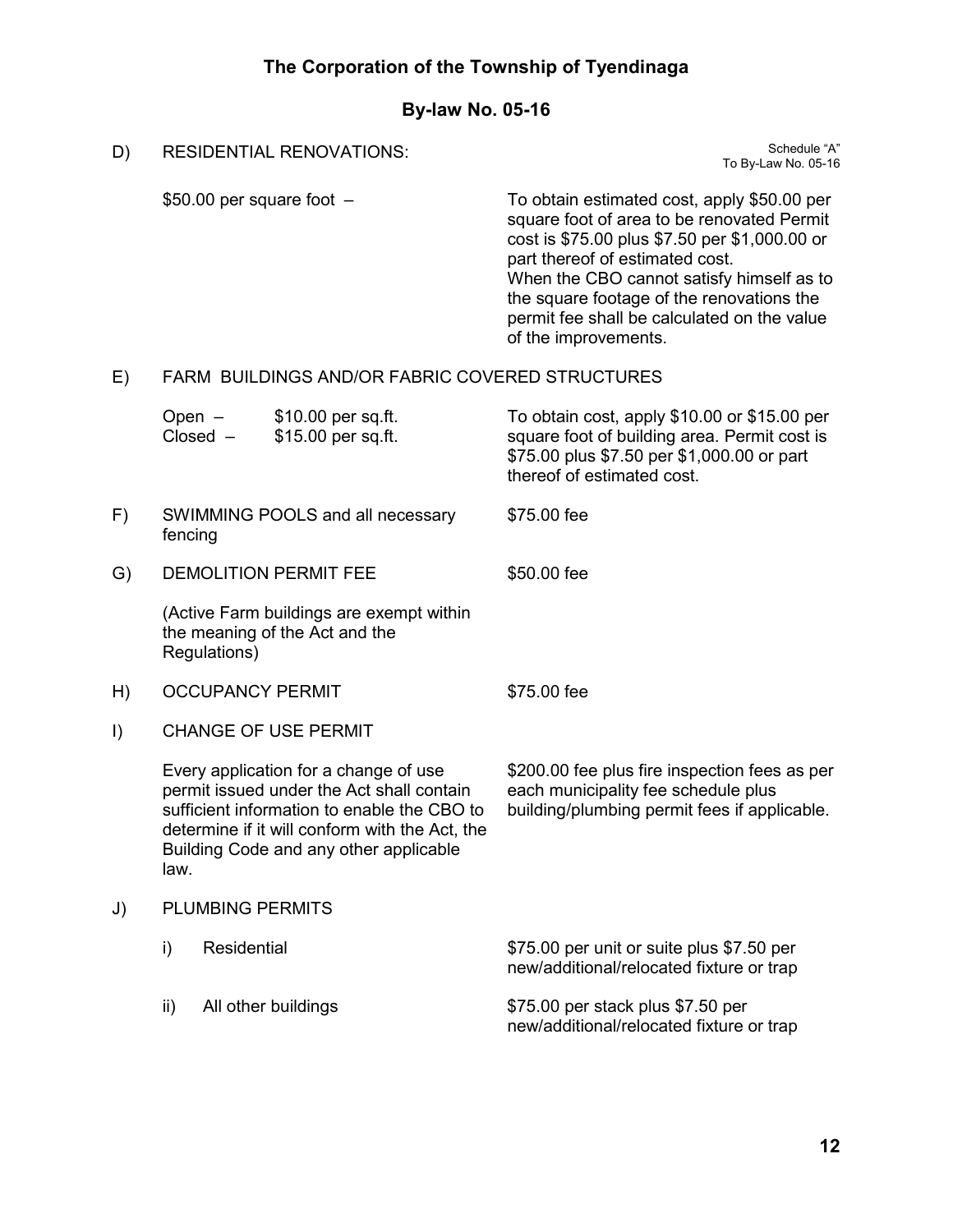# By-law No. 05-16

Schedule "A" To By-Law No. 05-16

| $\lfloor$ | <b>REQUESTED INSPECTIONS</b>                                                         | \$75.00                                                     |  |  |
|-----------|--------------------------------------------------------------------------------------|-------------------------------------------------------------|--|--|
| M)        | <b>PERMIT TRANSFER</b>                                                               | \$75.00                                                     |  |  |
| N)        | PERMIT REVISIONS                                                                     | \$75.00 plus \$7.5 0/thousand of additional<br>value.       |  |  |
| O         | <b>CONSTRUCTION STARTED BEFORE</b><br><b>PERMIT ISSUED</b>                           | \$200.00 administration fee plus permit fees                |  |  |
| P)        | <b>BUILDING DEPARTMENT LETTERS</b>                                                   | \$25.00                                                     |  |  |
| Q)        | <b>REFUNDS</b>                                                                       |                                                             |  |  |
|           | <b>Status of Permit Application</b>                                                  | Percentage of Fee Eligible for Refund                       |  |  |
|           | Application filed. No processing or review<br>of plans submitted                     | 90%                                                         |  |  |
|           | Application filed. Plans reviewed, initial<br>inspection conducted and permit issued | 70% less \$75.00 per any additional<br>required inspections |  |  |
|           | Permits valued at less than \$100.00                                                 | $0\%$                                                       |  |  |
|           |                                                                                      |                                                             |  |  |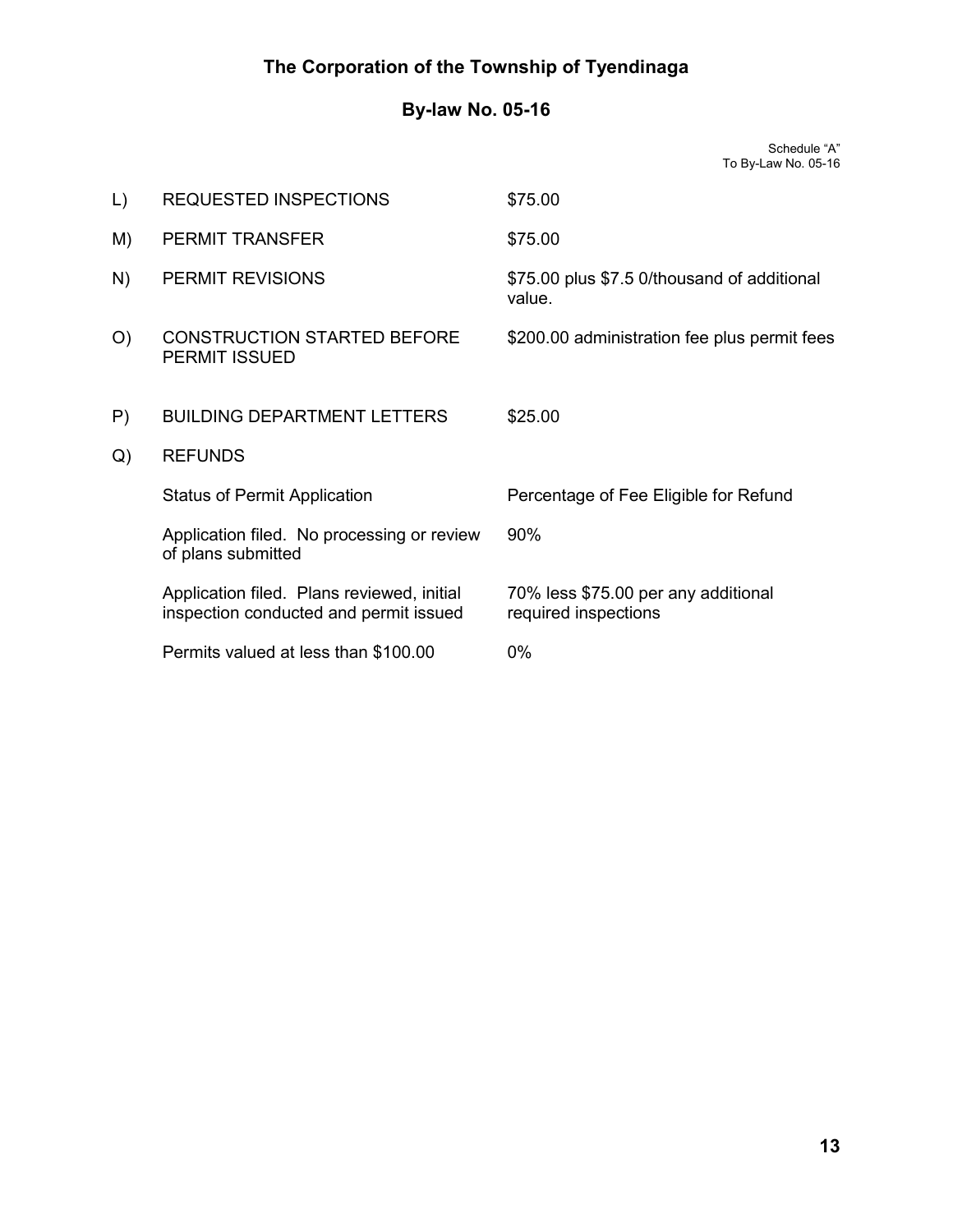#### By-law No. 05-16

Schedule "A" To By-Law No. 05-16

#### SEWAGE SYSTEM PERMIT FEE SCHEDULE

#### The following fee schedule applies to application for Sewage System Permits pursuant to Part 8 of the Building Code Act as set out by Quinte Conservation

| <b>Class 1 System</b>                                                                                |           |  |  |  |
|------------------------------------------------------------------------------------------------------|-----------|--|--|--|
| Sewage System Permit not required – advisory service only                                            | No Fee    |  |  |  |
| Class 2, or 3 System<br>Leaching pits/grey water and cesspools not exceeding<br>1,000 litres per day | \$200     |  |  |  |
| Class 4, and 5 Systems                                                                               |           |  |  |  |
| Leaching bed systems and holding tanks not exceeding<br>10,000 litres per day                        | \$350     |  |  |  |
| If in conjunction with flood plain regulations permit*                                               |           |  |  |  |
| Class 4 and 5 systems only                                                                           | \$250     |  |  |  |
| <b>Renewals of Sewage System Permit</b>                                                              |           |  |  |  |
| <b>Additional Inspections</b>                                                                        | \$75      |  |  |  |
| <b>Written Responses **</b>                                                                          |           |  |  |  |
| Property Clearances, File Searches, Lawyer's Letters, Building Letters                               | \$.<br>75 |  |  |  |

\* Applicants who require a Class 4 or 5 Sewage Permit and a Permit to Fill, construct or alter will obtain a \$100.00 savings on the fee for the Sewage Systerm Permit since it will involve a combined review by Authority Staff.

\*\* The local Health Unit may charge a fee for performing a file search of their records. The proponent will be required to remit payment for any additional charges applied by the Health Unit for these services.

#### Applications can be forwarded:

- By hand delivery to a drop box at 10 Victoria Street, Napanee
- By arranging a site meeting with a Quinte Conservation Inspector, or
- By mail or delivery to:

Quinte Conservation R. R. #2, 2061 Old Highway #2 Belleville Ontario K8N 4Z2 Tel: 613-968-3434 Fax: 613-968-8240